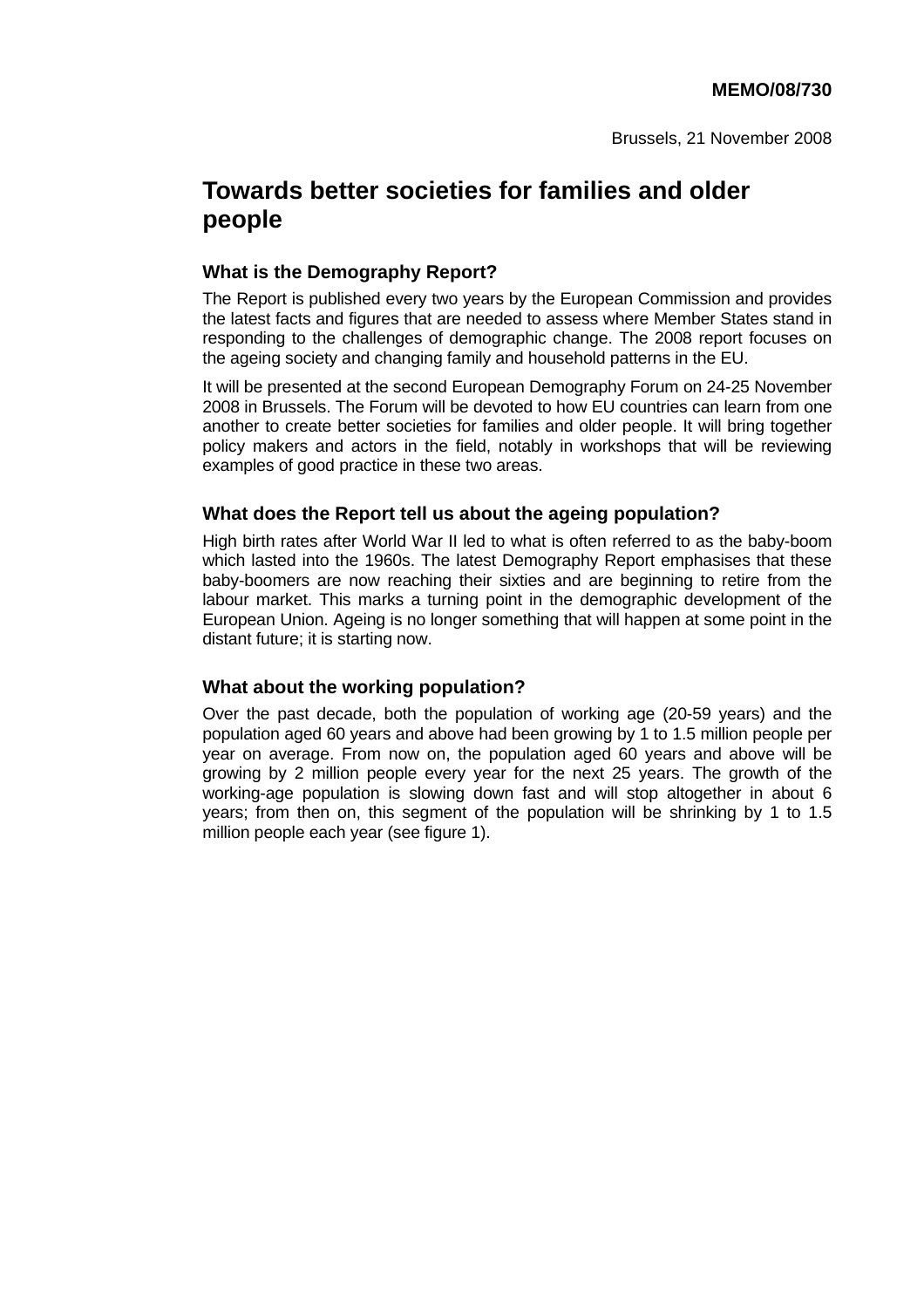**Figure 1: Population change over previous year, EU 27, 1995-2049** 



Source: calculation based on Eurostat demographic data, including EUROPOP2008 convergence scenario projection from 2009 onwards.

# **Are people working longer?**

The ageing baby-boomers represent the key to tackling the challenge of demographic ageing. The Report shows that in 2007, only around 50% of men and 40% of women were still in employment at the age of 60. In a majority of Member States and for the EU as a whole, the employment rate of people aged 55-64 remains below the Lisbon target of 50% set at the 2001 Stockholm European Council for the year 2010. The ageing baby-boomers now entering this age group thus constitute a major potential for increasing Europe's labour force.

However, the report also emphasises that there has been an increase by 10 percentage points compared to the year 2000 in the employment rate of older workers. The trend towards earlier retirement has been reversed – a clear indication that the Lisbon strategy, which aims among other things at promoting employment of older persons, is working.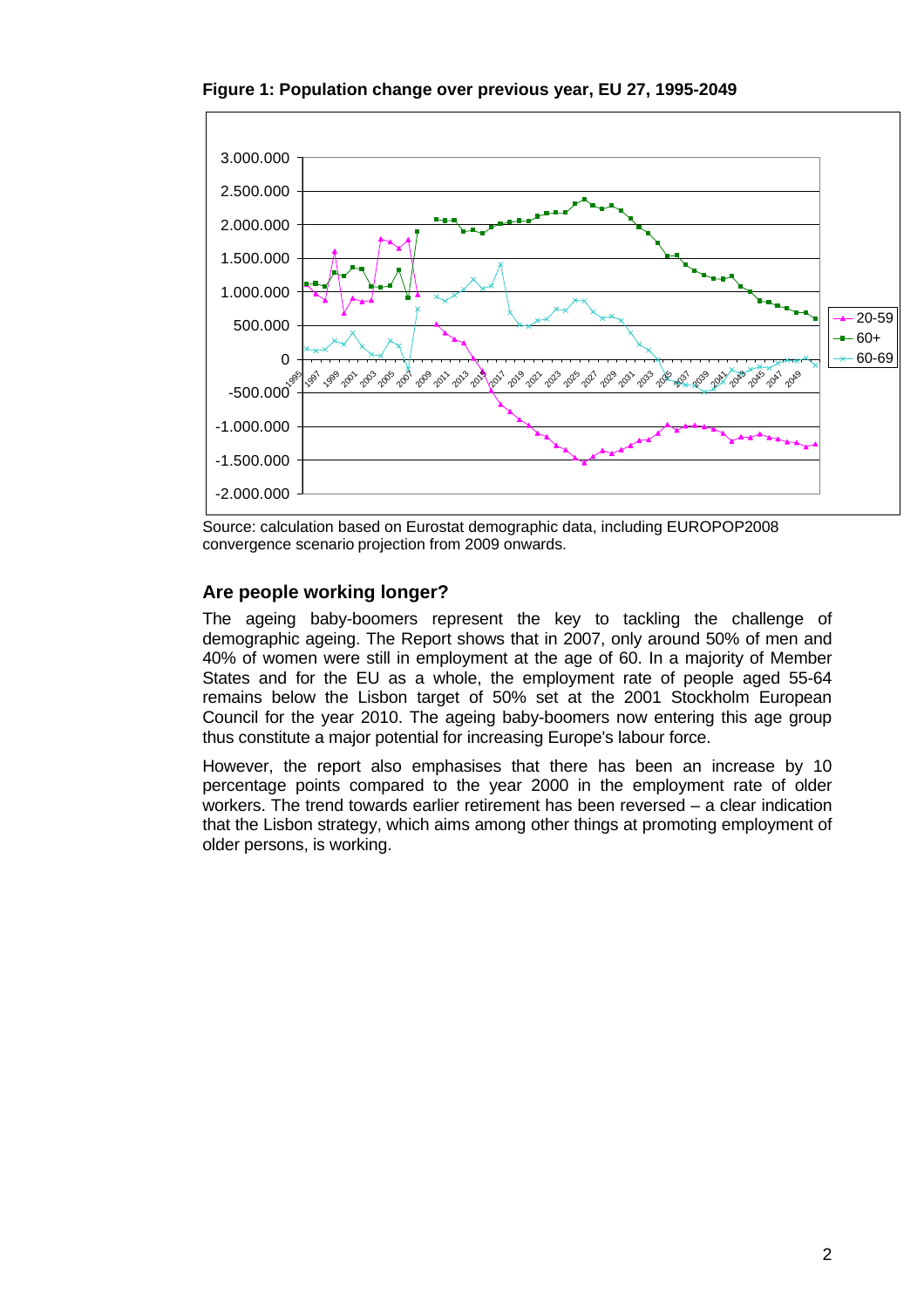**Figure 2: Employment rates of older workers aged 55-64, by gender in EU-27, in %** 



Source: Eurostat, Labour Force Survey.

Employment after the age of 65, the typical statutory retirement age in many Member States, is rare: only about 13% of men aged 65-69 years and 7% of women are still in employment, typically working part-time. In this age group, part-time work is widespread: 47% of employed men and 61% of women aged 65+ worked part-time in 2007.

# **How are older people involved in society, besides work?**

The ageing baby-boomers can provide considerable informal help, notably to family members and relatives. According to the Survey on Health and Retirement in Europe (SHARE, which does not cover all Member States), about two in five grandparents in the countries covered by SHARE provide care to their grandchildren, one in five grandfathers and almost one in four grandmothers almost weekly or more often.

There are huge differences across countries as far as activities such as volunteering, informal helping, caring for other adults and other social activities in clubs, political or community organisations are concerned. Older people are most likely to be involved in these activities in the Netherlands, Sweden and Denmark, whereas participation levels are lowest in the Southern and Central European countries taking part in the SHARE Survey.



**Figure 3: Involvement of the population 50+ in voluntary work, by country**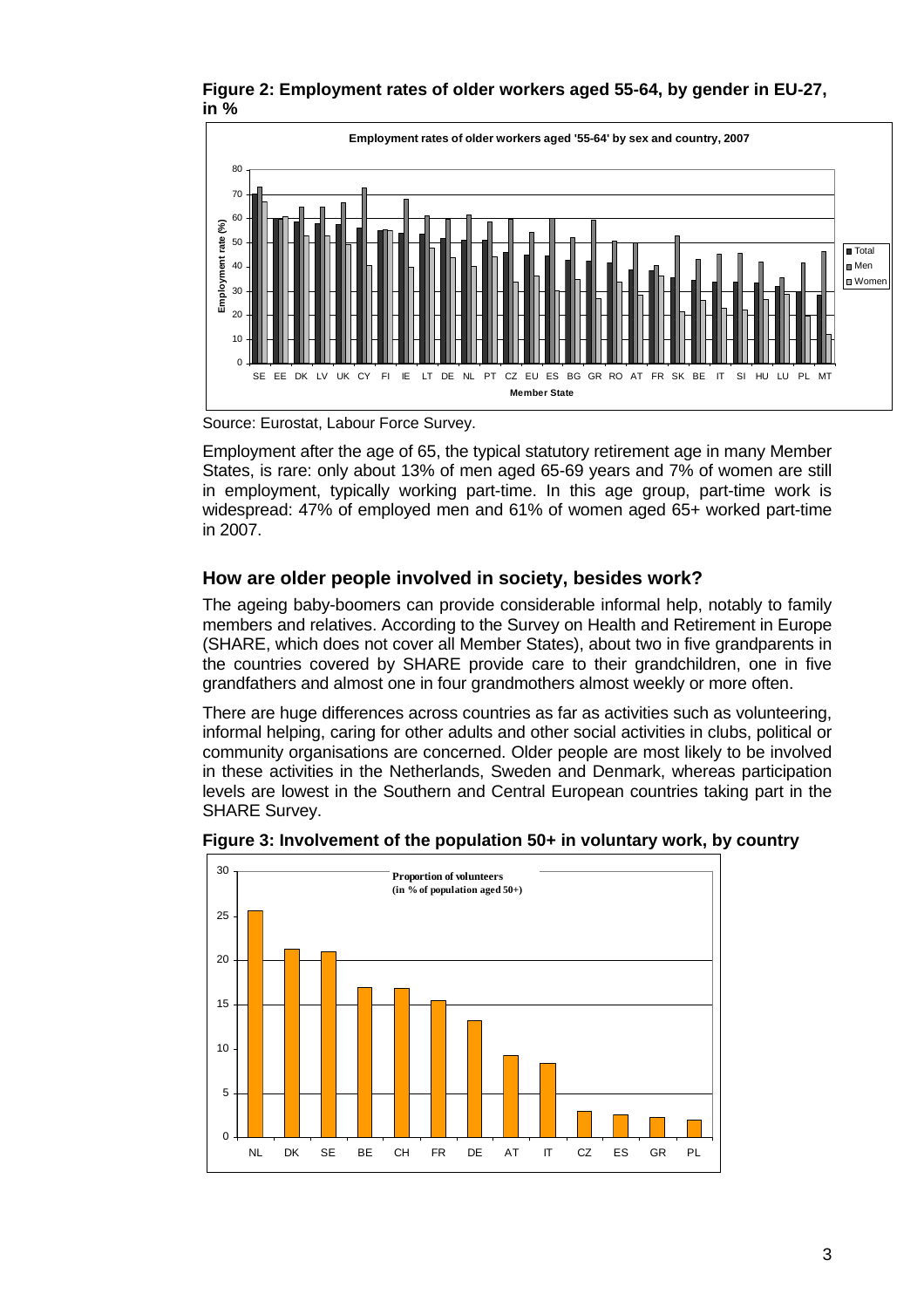Source: SHARE 2006-07 (pre-release); calculations by the Mannheim Research Institute for the Economics of Ageing.

The ageing baby-boomers thus also represent an important resource for society as volunteers. A Eurobarometer survey carried out in September revealed that almost three quarters of Europeans would consider participating in community work or volunteering after retirement.



# **Figure 4: Readiness to engage in community work or volunteering**

Once people have retired, would they consider **participating in community work or** 

Source: Flash Eurobarometer n° 247 *Family life and the needs of an ageing population*.

### **How does demographic ageing affect families?**

Making full use of the potential of the ageing baby-boomers will be a condition for avoiding increasing tensions or even conflict between the generations in ageing societies which are also concerned with the situation of families. Many countries are concerned about low birth rates which could reflect the difficulties and lack of support families are facing. The report describes the changing family and household patterns in the EU that need to be taken into account in the modernisation of social and, in particular, family policies.

# **How is family life changing in Europe?**

The social reality of family life has changed profoundly over recent decades. People are less likely to enter into a first marriage, and, in 2003, did so about two years later than in 1990: the average age at first marriage rose from 24.8 years to 27.4 years for women and from 27.5 to 29.8 years for men. A significant number of marriages are now between partners of different nationalities: between 12% and 15% in Germany and France, around 20% in Belgium and Austria, between 25% and 30% in Estonia, Luxembourg and Cyprus. Divorce rates have increased since the 1970s, more than doubling in some countries.

Unmarried cohabitation has become commonplace, and a large proportion of children are born outside marriage: in most Member States between 25% and 50% of all children. In spite of this 'de-institutionalisation' of family life, most children still live in couple households, married or cohabiting, which represented over 80% of households with children in 2001. Single-parent households, most of them headed by mothers, accounted for 14% of households with children.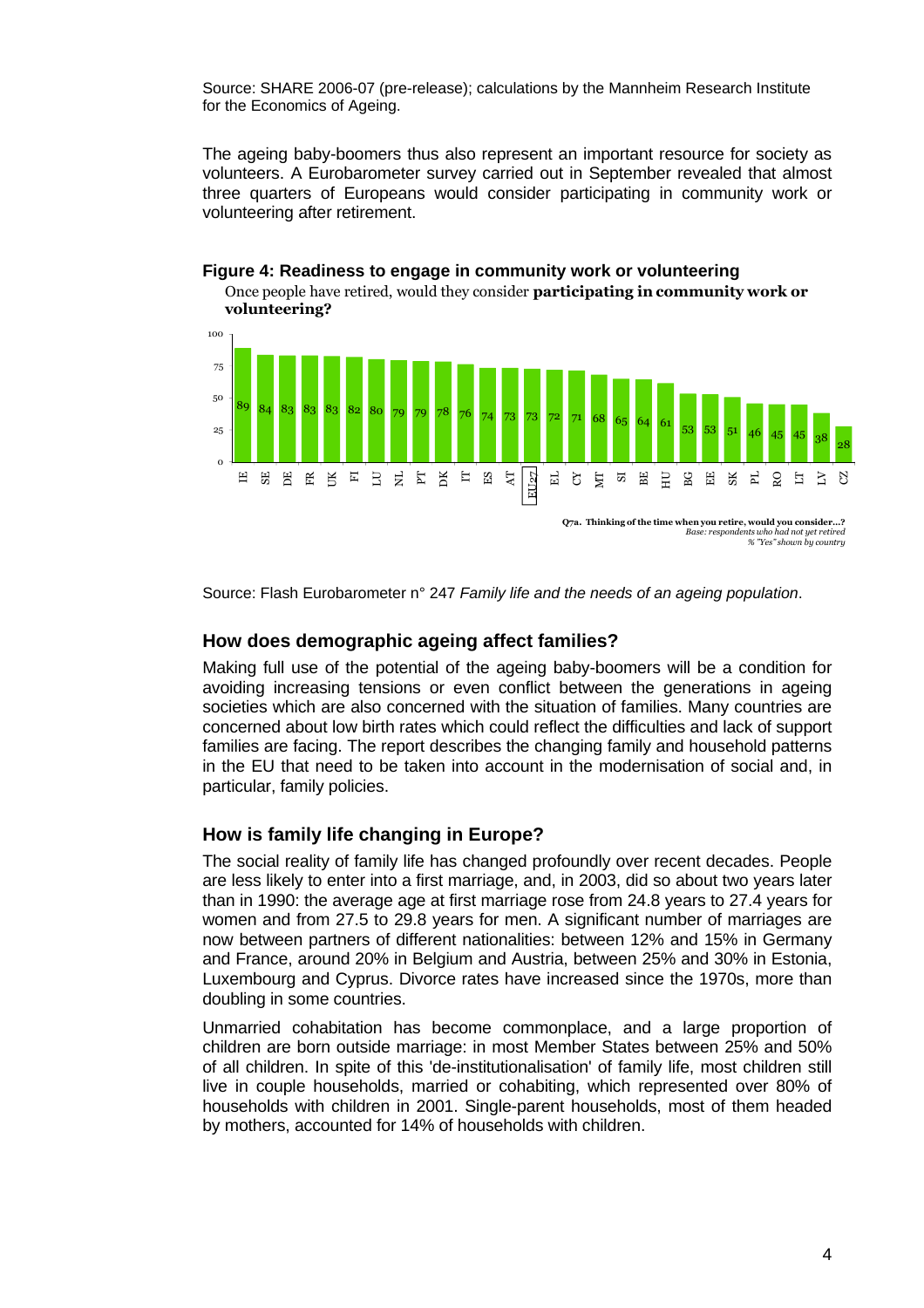## **What about the role of women?**

Another major trend affecting family life in the EU is increased female labour force participation. The gap in employment rates between men and women aged 25-49 halved between 1990 and 2005 from 32 percentage points to 16. However, this labour market integration of women often takes the form of part-time employment. Marital status, childbearing and childrearing are no longer seen as an insurmountable obstacle for female employment. Indeed, countries with high levels of female employment also have higher fertility rates, suggesting that achieving a satisfactory work-life balance for women may be a key to both higher female employment and relatively high fertility rates.

### **What does the Report say about family policies?**

Changing family and household patterns need to be taken into account in the modernisation of social, and in particular, family policies. The need for action is exemplified by the high risk of poverty to which single-parent families are exposed: about one third of people living in single-parent families are at risk of poverty, compared to 16% of the entire population. Large families (two-adult households with three or more children), which can be considered as a more traditional target group of family policies, also face higher poverty risks at 24%, but less so than singleparent families. A quarter of women living in single-person households are also at risk of poverty.

#### **Figure 5:**



#### **At-Risk-of-Poverty Rates: Single-Parent Families**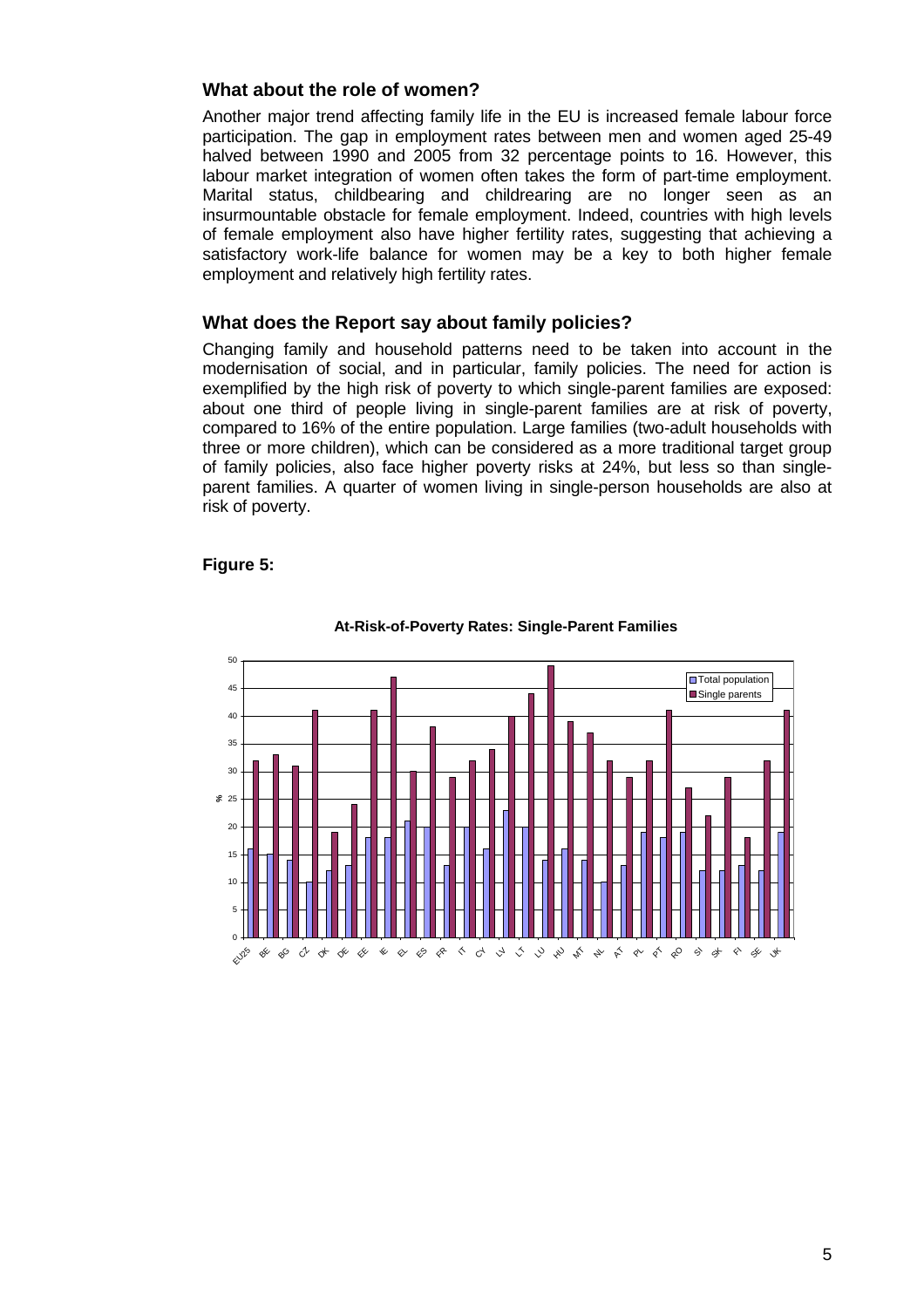### **Figure 6:**





According to the Flash Eurobarometer 247, a majority of Europeans is not satisfied with public support for families with children, with eastern and some southern European countries displaying the lowest levels of satisfaction.

#### **Figure 7:**



**Satisfaction with public support for families with children**

Source: Flash Eurobarometer n° 247 *Family life and the needs of an ageing population*.

### **How about balancing work and family life?**

Only about a quarter of Europeans believe that the best way of combining work and childcare consists in one parent being the breadwinner and working full time and the other parent staying at home. However, there are considerable differences across countries and the support for this 'traditional' family and childcare model ranges from eight percent (DK) to 36 (MT, LU). The vast majority of Europeans – over 70 percent – consider that both parents should be able to work at least parttime (figure 8).